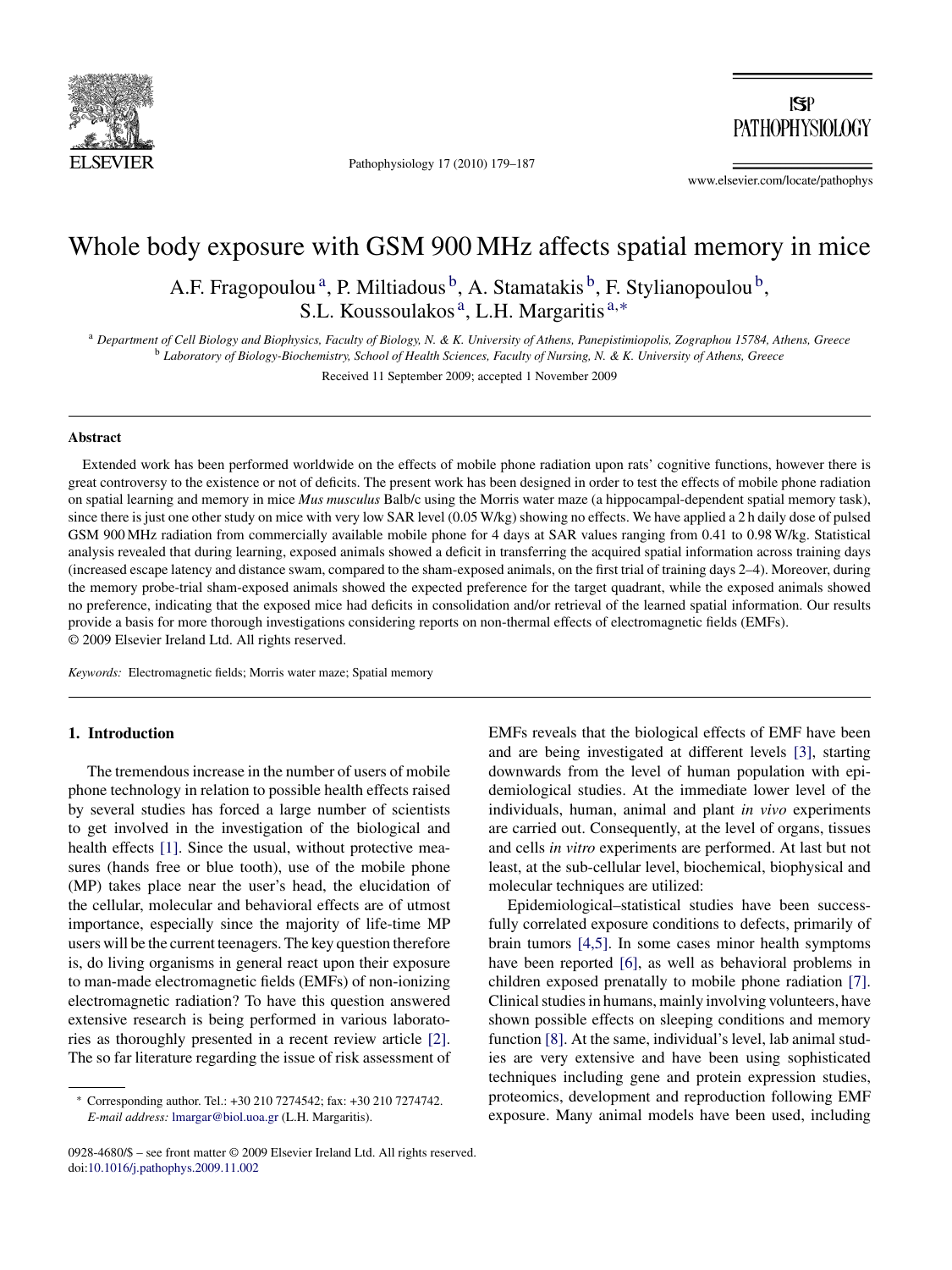insects due to their enormous genetic/molecular background information. DNA fragmentation and induced cell death during oogenesis, along with a decrease in the offspring number, have been reported by our group [\[9,10\]. D](#page-7-0)ue to the fact that mobile phone use affects mainly the brain tissues, special attention has been given to behavioral studies of memory and learning in rodents, mostly in rats. There have been reports of impairment [\[11,12\]](#page-7-0) or even improvement [\[13,14\]](#page-7-0) of cognitive functions. One of the pioneer studies that demonstrated significant memory deficits in rats [\[16\]](#page-7-0) explored their short term memory following exposure to EMFs by utilizing the Morris water maze [\[15\].](#page-7-0) Similarly, the same group performing behavioral studies on rats exposed to pulsed 2450 MHz microwaves (500 pulses/s, average power density 2 mW/cm<sup>2</sup> and average whole body SAR 1.2 W/kg) for 1 h just before each training session, revealed a deficit in their spatial "reference" memory [\[17\].](#page-7-0) On the contrary, other scientists repeating the previous experiments under the same conditions, but with minor methodological differences were unable to detect any effects on memory and learning [\[18\].](#page-7-0) Another work published the same year, exposing rats at similar exposure conditions and 2450 MHz frequency but using radial arm maze did not reveal any effects [\[19\].](#page-7-0) The same group, using a 12-arm maze apparatus bordered by 30 cm high opaque walls observed that EMF exposed rats behaved normally [\[20\].](#page-7-0) Therefore they concluded that microwave exposure under those conditions (2450 MHz, circularly polarized field) does not alter spatial working memory, when access to spatial cues was reduced. However, an earlier report had shown that microwaves affect specific cognitive aspects of behavior such as, attention, memory, learning, discrimination, time perception which may occur even at very low SAR levels [\[21\].](#page-7-0)

Another set of experiments with head-only exposure of rats, unlike the whole body exposure setup of the previous studies, provided no evidence that spatial and non-spatial memory can be affected by a 45-min exposure to 900 MHz GSM EMF, [\[22\].](#page-7-0) This study applied radial arm maze and object recognition task (ORT), at even higher SAR values of 1–3.5 W/kg.

On the other hand, in a recent report male Wistar rats were exposed to EMF deriving from 50 missed calls/day for 4 weeks of a GSM (900/1800 MHz) mobile phone in vibratory mode (no ring tone). It was found that exposed animals had significantly (∼3 times) higher mean latency to reach the target quadrant in the Morris water maze and spent significantly (∼2 times) less time in the target quadrant [\[23\].](#page-7-0)

Exploring the cellular basis of the observed behavioral deficits, Leif Salford and collaborators have reported that a 2 h exposure of rats at GSM 915 MHz results in neuronal damage, 28 and 50 days later [\[24\].](#page-7-0) The same research group has shown also that the blood–brain barrier (BBB) is being disrupted following EMF irradiation [\[25,26\],](#page-7-0) a finding that has been recently confirmed [\[27,28\].](#page-7-0) In order to test short term or long term effects, it has been shown in rats that whole body SAR values, as low as 0.6 and 60 mW/kg, significantly

alter the performance during an episodic-like memory test after 55 weeks following just a 2 h exposure once a week [\[29\].](#page-7-0)

Lastly, at the lower cellular/molecular level, several studies have been published, which are valuable in clarifying the actual primary damage created by EMFs. Thus, a decrease of excitatory synaptic activity and a reduced number of excitatory synapses in cultured hippocampus neurons following GSM 1800 radiation (15 min/day for 7 days) at a SAR value of 2.4 W/kg has been shown to occur [\[30\].](#page-7-0) Most recently effects on the endocytotic activity of murine melanoma cells induced by EMF have been reported [\[31\].](#page-7-0)

Behavioral studies on the effects of microwave radiation on mice' cognitive functions are very limited. In fact there is only one, published 9 years ago [\[32\]](#page-7-0) in which animals were exposed within GTEM cells at GSM 900 MHz, but at very low SAR value of just 0.05 W/kg. No statistically significant deficits were resolved by 8-arm maze. Since no similar investigation is being published in mice so far using the Morris water maze task, the present work was designed in order to test the effects of mobile phone radiation on spatial learning and memory in *Mus musculus* Balb/c. Unlike the T-maze in which the animals have to make a binary decision (i.e. going left or right), in the Morris water maze successful performance requires continuous monitoring of the animal's position in relation to extra maze cues: a process that involves "cognitive mapping".

The exposure setup consisted of a commercially available mobile phone, as firstly introduced by our group in insects [\[9,10\].](#page-7-0) Free moving mice were exposed within their cages, as also followed in rats [\[23,33\].](#page-7-0) We exposed the mice to a daily dose of GSM 900 MHz in speaking mode, for four consecutive days and took advantage of the Morris water maze behavioral task, since spatial navigation is a complex cognitive function that depends on several neural and cognitive systems for successful completion [\[8\].](#page-7-0) In this task mice are placed for four consecutive days (training period) into a large circular pool of water from which they can escape onto a slightly submerged platform. Two hours after the last training exposure to the water maze, mice are allowed to swim for 60 s in the absence of the training platform (memory probe trial). Since normal mice learn very quickly to swim directly towards the platform, mainly in reference to the position of extra maze visual cues, we wanted to find out whether exposed mice would perform equally well in these learning and memory tasks.

## **2. Materials and methods**

# *2.1. Animals*

A total of 24 *Balb/c* 50-day-old male mice were used (12 animals in the exposed group and 12 animals in the shamexposed group). Animals were housed in groups of six in Plexiglas cages (267 mm  $\times$  207 mm  $\times$  140 mm), kept under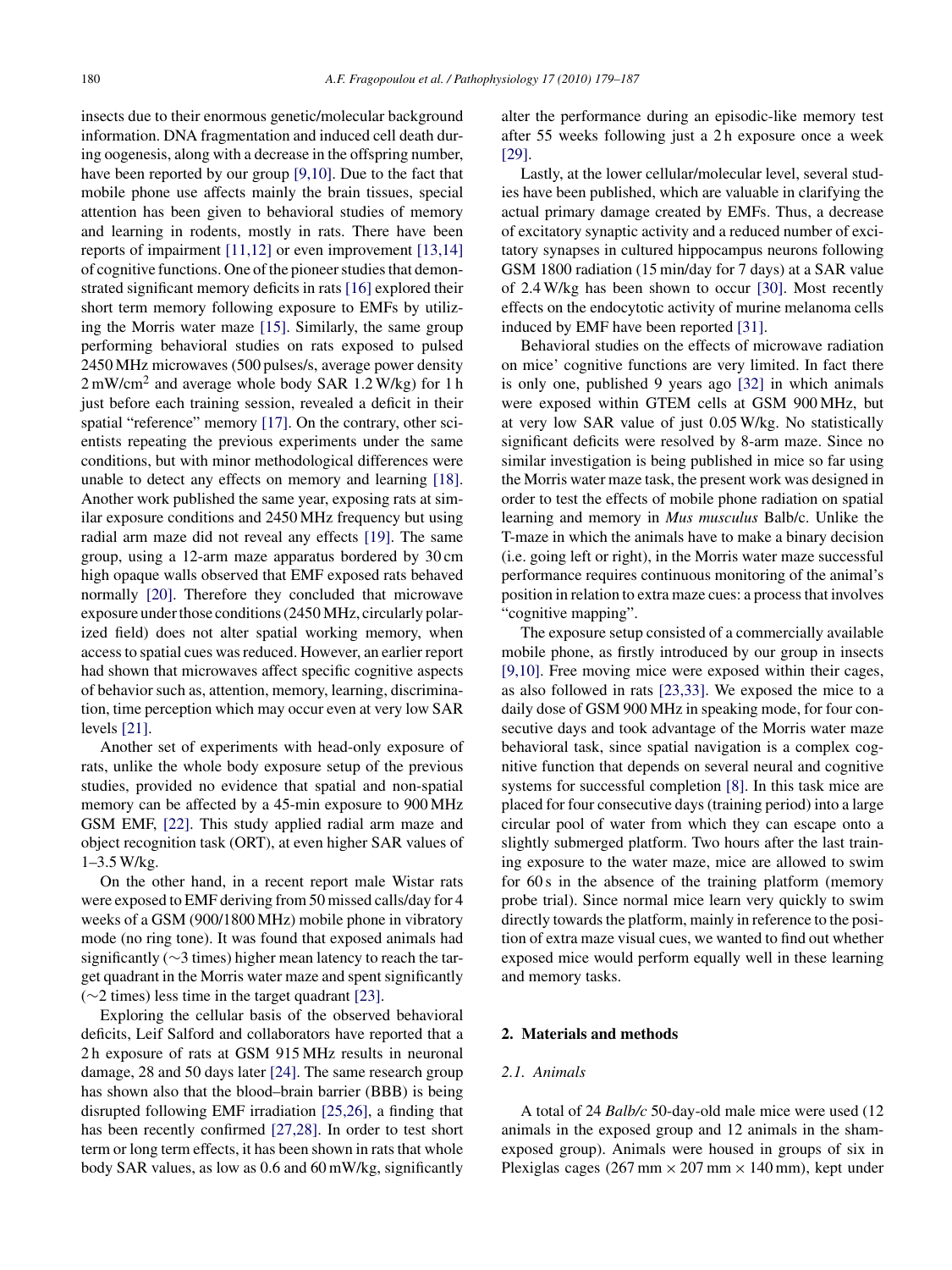<span id="page-2-0"></span>

Fig. 1. Real time graph showing the fluctuations in electrical field depending on the sound level (modulated emission), during the operation of the exposure setup, as detected by the Smartfieldmeter within the mice cage, as a function of time. WinDaq software.

standard conditions (24 ◦C, 12:12 h light/dark cycle, lights on at 7:00 am) and received a standard laboratory diet and water ad libitum. All animal experimentations were carried out in agreement with ethical recommendation of the European Communities Council Directive of 24 November 1986 (86/609/EEC) and all efforts were made to minimize the number and suffering of the animals.

# *2.2. Conditions of EMF exposure*

## *2.2.1. Field measurements*

Before each set of experiments careful dosimetry was performed by measuring the mean power density of the radiation emitted by the mobile phone handset in the RF range at 900 MHz with the field meter, "RF Radiation Survey Meter, NARDA 8718, Narda Safety Test Solutions, Hauppauge, NY, USA", with its probe placed inside the cage with the animals. In addition, we measured in the same way the mean electric and magnetic field intensities at the Extremely Low Frequency (ELF) range, with the field meter, "Holaday HI-3604, ELF Survey Meter, Holaday Industries, Inc., Eden Prairie, MN, USA". The measured exposure values were in general below the established exposure limits [\[34\].](#page-7-0) We used commercially available digital mobile phone handsets, in order to analyze effects of real mobile telephony exposure conditions. Thus, instead of using simulations of digital mobile telephony signals with constant parameters (frequency, intensity etc.), or even "test mobile phones" programmed to emit mobile telephony signals with controllable power or frequency, we used real GSM signals which are never constant since there are continuous changes in their intensity (Fig. 1).

In this study, *M. musculus* Balb/c mice were exposed to EMF within their Plexiglas cages placing the mobile phone in the middle underneath the cage. Six mice were exposed each time applying "variable whole body exposure conditions" taking into account the multidimensional orientation of each mouse in relation to the near field EMF produced by the phone. Therefore there were two cages for each experimental group, exposed and sham exposed. The measured power density within the cages, where the mice were moving freely, was ranging between 0.05 and 0.2 mW/cm2. In order to simulate the conditions of human voice and activate mobile phone EMF emission, a radio station was playing at moderate loudness of 60 db throughout the exposure time. The electrical field produced by the mobile phone was monitored by the Smart Fieldmeter, EMC Test Design, LLC, Newton, MA, USA, having dual band omni directional probe (900 and 1800 MHz) and the readings were between 23 and 36 V/m within the cage, depending on the sound level. The aim was to achieve similar exposing conditions to a user's head when holding the mobile phone next to his/her ear. The specific absorption rate (SAR) for the brain tissue of the exposed mice can thus be approximately calculated according to the equation:

$$
SAR = \frac{\sigma E^2}{\rho},\tag{1}
$$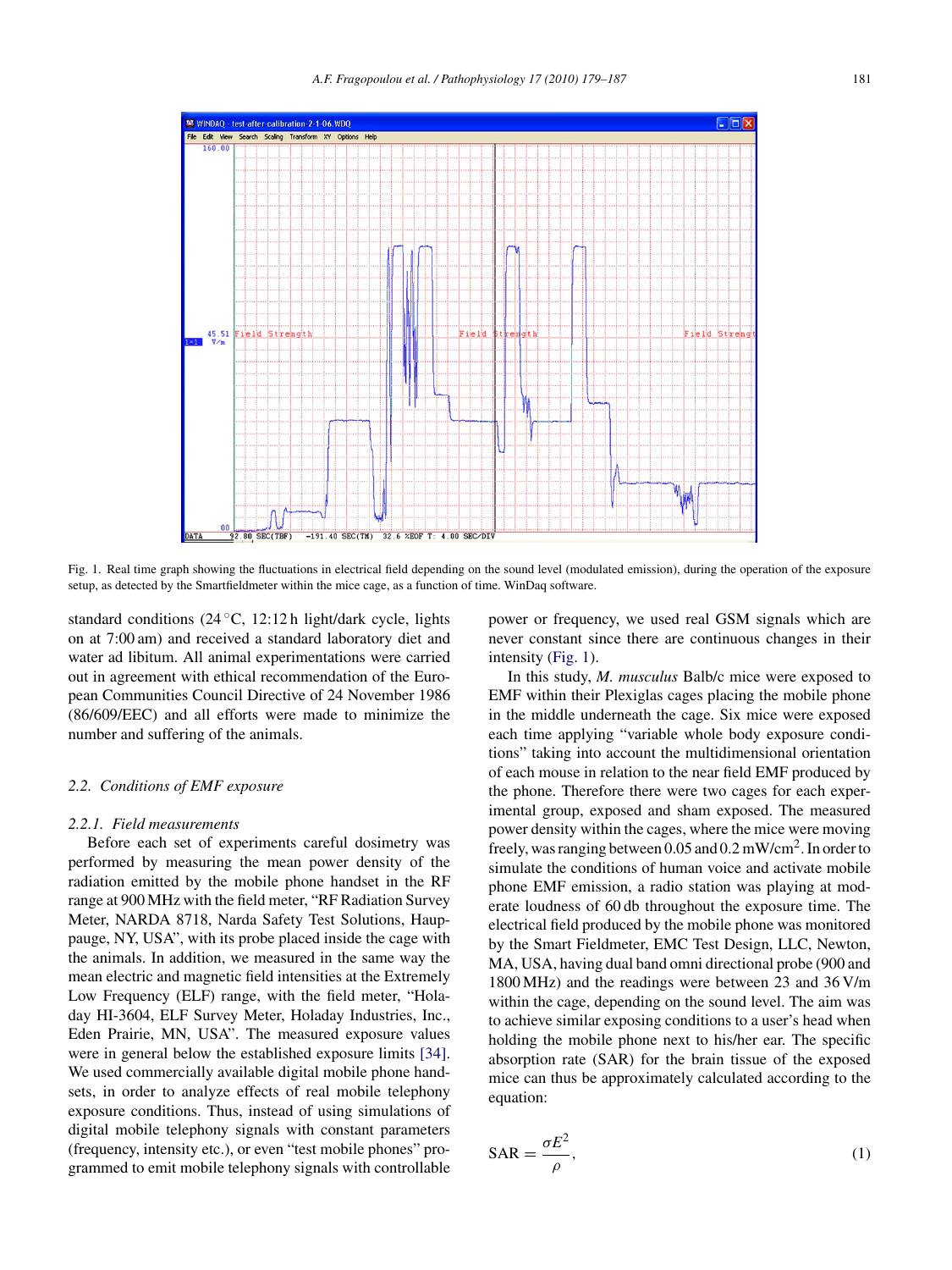where  $E$  is the root mean square value of the electrical field measured within the cages,  $\sigma$  is the mean electrical conductivity of the tissues, and  $\rho$  is the mass density [\[34,35\].](#page-7-0) The SAR is a parameter widely used by most authors to compare the absorbed energy in different biological tissues. The parameters used for our mice were calculated [\[36\],](#page-7-0) for young mice (50 days old), SAR values ranging from 0.41 to 0.98 W/kg were calculated using Eq. [\(1\)](#page-2-0) by applying the measured electrical field density 23–36 V/m, adopting  $\sigma = 0.8$  S/m (average brain value) and mass density  $\rho = 1040 \text{ kg/m}^3$ . The dielectric properties of the mouse brain were estimated according to published parameters [\[37,38\].](#page-7-0)

#### *2.2.2. Exposure conditions*

Mice (6 per experiment) were habituated for 1 h in the "exposure room" and then they were exposed or sham exposed within their home cages for 1 h just prior to each of the four daily training sessions. They were also kept exposed in between trials and in addition for 10 min at the end of each daily session in order to interfere with the consolidation of the learned spatial information. Finally they were exposed during the 2 h resting prior to the probe trial for the same purpose. Thus, irradiation was for the first 3 days, 1 h 55 min/day and 3 h 45 min for the fourth day making a total of 9 h and 30 min for the 4 days. Sham-exposed mice were kept under the same conditions as exposed mice, but without any radiation level as monitored by field meters. A turned-off mobile phone was placed underneath their cage and the same radio station was playing from an identical radio during the same time period as for the exposed animals. Real time graph showing the fluctuations in electrical field as detected by the Smartfieldmeter within the mice cage as a function of time, depending on the sound level was recorded by means of the WinDaq Data acquisition software, DATAQ Instruments, Inc., Akron, OH, USA [\(Fig. 1\).](#page-2-0)

#### *2.3. Morris water maze (MWM) behavioral task*

#### *2.3.1. Apparatus*

The water maze task was taking place in a circular pool (85 cm in diameter) filled with water maintained at  $23 \pm 1$  °C placed in a suitably equipped room with constant temperature and humidity [\[15\].](#page-7-0) The surface of a clear Plexiglas movable escape platform  $(8 \text{ cm} \times 10 \text{ cm})$  was submerged 1 cm below the water surface. The extra maze visual cues included signs on the walls, as well as parts of the video recording system and the stable position of the researchers.

# *2.3.2. Training and testing procedures*

Investigators performing the behavioral experiments were not aware of the experimental group (exposed or sham exposed) the tested animals belonged to. Mice were brought into the MWM room 1 h before the trial for habituation during which, exposure or sham exposure was taking place. Mice

were trained to find a submerged escape platform, located in a fixed position relative to the extra maze visual cues, during four consecutive daily sessions. Each session consisted of four trials. Four different starting positions, equally spaced around the perimeter of the pool, were used in a fixed order. Each animal was released in the water from the wall of the maze immediately after irradiation (for the exposed mice). Each trial had a maximum duration of 60 s and mice not finding the platform within these 60 s were placed on it. At the end of each trial the animals were allowed to remain on the platform for 20 s, and were then returned to their home cage and left there to rest for 15 min before the beginning of the next trial. Exposure or sham exposure was continued during the intervals between the trials. Two hours after the last training trial (the fourth trial of the fourth day) the animals were subjected to a memory probe trial during which the mice swam for 60 s in the absence of the training platform. All mice started from the same position, opposite to the target quadrant (the quadrant where the escape platform had been positioned).

#### *2.3.3. Recording of behavior*

Behavior in the Morris water maze experiments during the training and memory-testing procedures was digitally recorded at a frequency of 2–5 Hz using the Noldus Ethovision System (Ethovision 3.0, Noldus Information Technologies, Wageningen, The Netherlands). The following parameters were recorded for each training trial as well as for the probe trial: (a) the escape latency (in s), i.e. the time taken to escape on to the submerged platform, (b) the total distance swam (in cm) to escape on the submerged platform and (c) the mean velocity of swimming (in cm/s). For the training trials, these measures were averaged per mouse within each daily session in order to calculate the daily averages (mean values).

#### *2.3.4. Statistical analysis*

Statistical analysis was performed in a semi-blind manner: The investigators were aware only if animals belonged to the same experimental group but not to which of the two groups (exposed or sham exposed). Codes were broken only after the completion of the statistical analyses. Five measures during the acquisition of the task were analyzed statistically: for each training day (a) the mean escape latency, (b) the mean total distance swam and (c) the mean velocity of swimming (in cm/s). In addition, for the first trial of each training day we analyzed (a) the escape latency and (b) the total distance swam. Three measures during recall of the task were analyzed statistically: (a) the time spent in the target quadrant of the water maze vs. the time spent in the opposite one, (b) the percent of total distance moved in the target quadrant vs. in the opposite one and (c) the mean velocity of swimming (in cm/s). All behavioral data were analyzed using one way ANOVA with repeated measures, as appropriate. In cases of statistically significant interactions, post hoc tests were used. The level of statistical significance was set at 0.05. All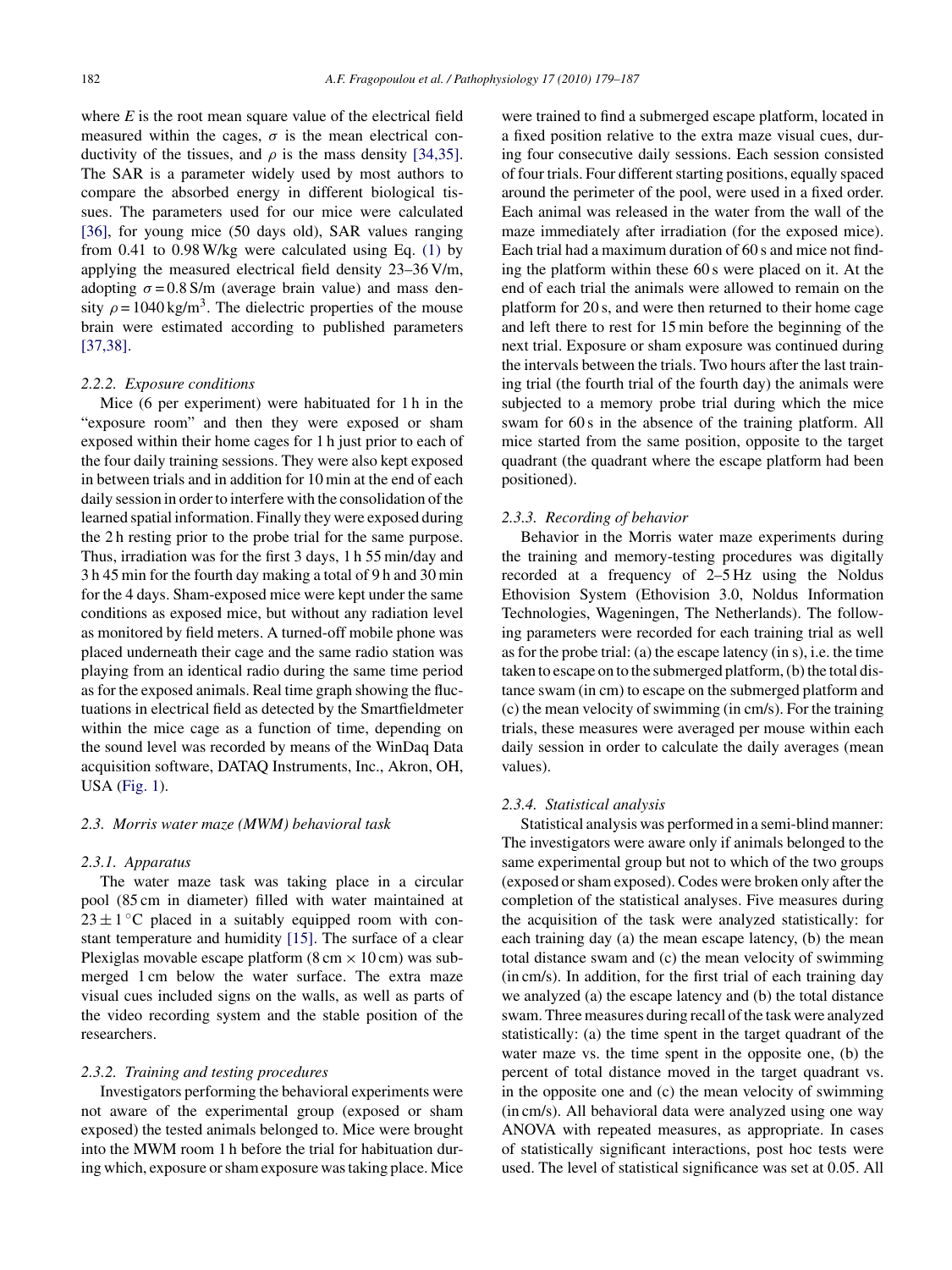tests were performed with the SPSS software (Release 10.0.1, SPSS, USA).

# **3. Results**

# *3.1. Learning of the Morris water maze*

All mice, irrespective of being exposed or sham exposed, appeared to swim normally and with a similar swimming speed (20.3 cm/s for the sham-exposed group and 19.3 cm/s for the exposed group) and showed no difficulty in mounting the hidden platform provided. Statistical analyses on the mean latency and mean distance swam to locate the hidden platform during acquisition of the task showed only a significant effect of day on both the mean latency  $(F_{(3,23)} = 3.639)$ ,  $p = 0.017$ ; Fig. 2A) and mean distance  $(F_{(3,23)} = 3.918$ ,  $p = 0.012$ ; Fig. 2B), since mice decreased their mean latency and mean distance swam between the first and the second day of training. No group effect or significant group  $\times$  day interaction has been observed in either latency or distance, indicating that both groups of animals performed equally well in learning the Morris water maze. However, when we statistically analyzed the escape latency and the total distance swam during the first trial of each training day a different pattern was identified: A significant group effect has been observed in both the escape latency  $(F_{(3,23)} = 4.972, p = 0.036;$  Fig. 2C) and the distance moved  $(F_{(3,23)} = 6.109, p = 0.022;$  Fig. 2D), with exposed animals showing both higher latency and larger distance moved during the first trial of the second, third and fourth training day compared to the sham-exposed animals.

# *3.2. Memory trial of the Morris water maze*

In the probe trial, during the fourth day, statistical analysis of the data revealed a significant quadrant  $\times$  group interaction on both time spent  $(F_{(1,23)} = 4.699, p = 0.041; Fig. 3A)$  $(F_{(1,23)} = 4.699, p = 0.041; Fig. 3A)$  $(F_{(1,23)} = 4.699, p = 0.041; Fig. 3A)$  and percent of total distance covered  $(F_{(1,23)} = 4.371, p = 0.048;$ [Fig. 3B](#page-5-0) and C) in each quadrant. Further analysis revealed that only sham-exposed animals showed a clear preference for the target quadrant (for the time spent, post hoc  $p = 0.006$ ; for the distance, post hoc  $p = 0.004$ ; [Fig. 3\),](#page-5-0) whereas exposed animals showed no quadrant preference (for the time spent, post hoc  $p = 0.241$ ; for the distance, post hoc  $p = 0.143$ ; [Fig. 3\).](#page-5-0) Finally, when swim speed was examined, no difference was found between the two experimental groups (17 cm/s for the sham-exposed group and 18.2 cm/s for the exposed group). Respective videos reveal very impressively what is being pointed in the figures: exposed animals seem to swim around without being able to retrieve the information learned during the past 4 days of training regarding the position of the submerged platform. In contrast, sham-exposed mice exhibit a clear preference for the quadrant in which the platform was located during training, showing that they have con-



Fig. 2. Learning of the hidden version of the Morris water maze. (A) Mean escape latency  $\pm$  SEM and (B) mean distance swam  $\pm$  SEM across the 4 days of the learning phase; (C) escape latency  $\pm$  SEM during the first trial of each training day and (D) distance swam  $\pm$  SEM during the first trial of each training day. Note that although both groups of animals show the same overall learning curve, their performance during the first trial of each day indicates that exposed animals exhibit a consolidation and/or recall deficit. Day of training effect:  $\pi p < 0.05$ ; group effect:  $\pi p < 0.05$ .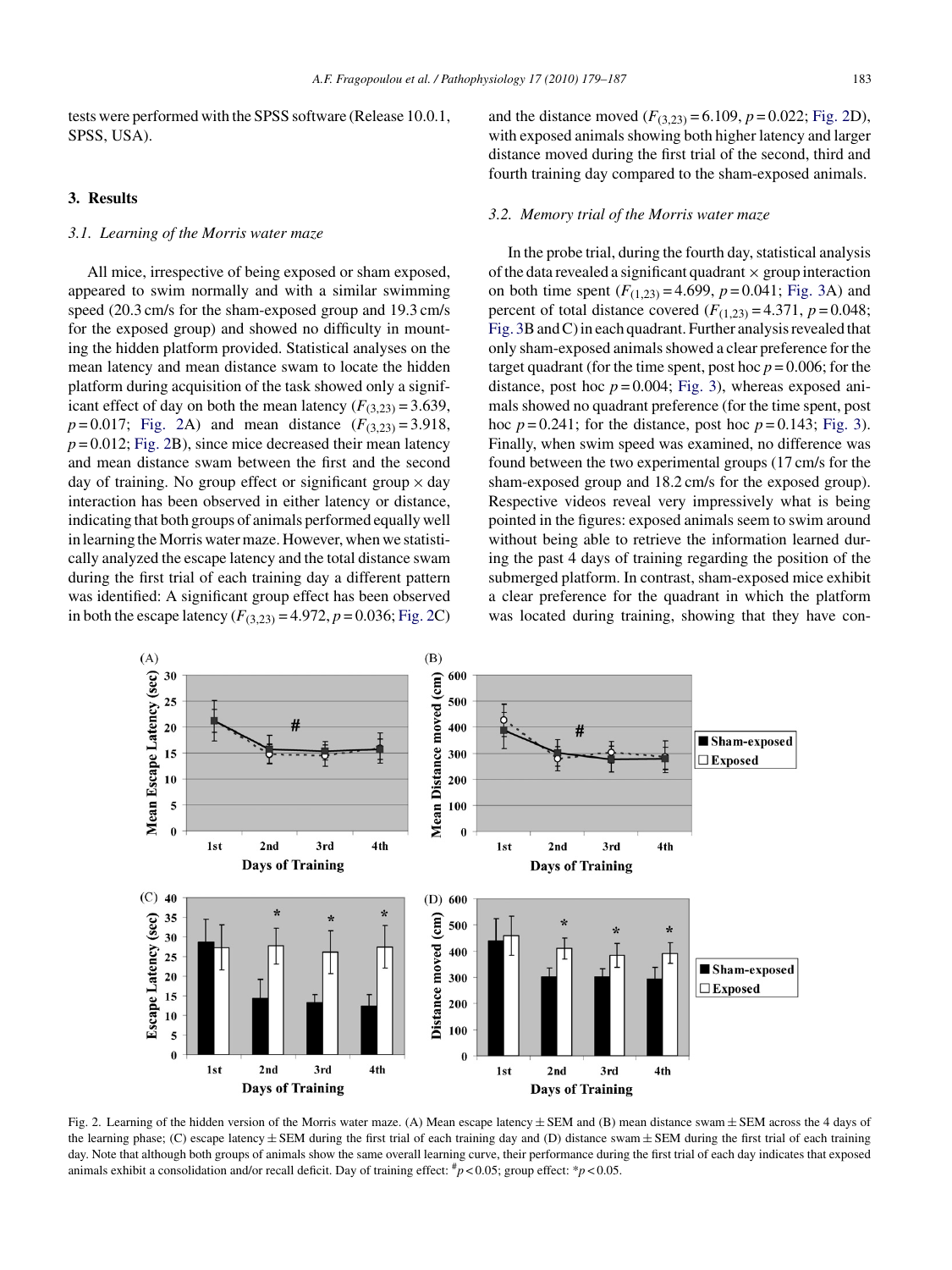<span id="page-5-0"></span>solidated the learned information and they can effectively retrieve it.

## **4. Discussion**

In these experiments we investigated the effect of a commercially available mobile phone pulsed radiation at 900 MHz on the spatial learning and memory of Balb/c mice using the Morris water maze [\[15\]](#page-7-0) in which the animals were required to find a submerged platform in the circular pool after 4 days of training by creating a "reference map" (reference memory) [\[39\].](#page-7-0) Although the overall learning performance of both groups was normal, a more detailed analysis of their behavior during the first trial of each training day revealed that the animals exposed to the near field of a commercially available mobile phone could not transfer the learned information across training days. Nevertheless, these animals were able to acquire the spatial information regarding the position of the escape platform and effectively locate it in the subsequent trials of each training day, i.e. when the time intervals were short (15 min). Moreover, the data from the memory probe trial (2 h after the last training trial) support the notion that mice of the exposed group had difficulty in memory consolidation and/or retrieval of the stored information of the position of the hidden platform, since these animals showed no preference for the target quadrant.

To our knowledge this is the first time that a clearcut effect on spatial learning and memory deficiency is demonstrated for mice following exposure to non-ionizing electromagnetic radiation emitted by a mobile phone. A previous report in mice failed to reveal any deficits using the 8-arm maze behavioral task [\[32\],](#page-7-0) possibly due to very low SAR value applied (just 0.05 W/kg and also less daily exposure, 45 min/day but for 10 days). It is possible that the daily exposure to radiation, just prior to the Morris water maze trial, is very crucial in disturbing the mice' memory consolidation and retrieval process. Reports on rats are controversial and have not been replicated successfully so far. A number of studies have used a range of SAR values, from 0.02 up to 4 W/kg in order to induce and detect memory deficits. In the vast majority of the studies the TEM cells (Transversal Electromagnetic Mode cells) were used to expose the animals at a given power density from an RF generator. Using pulsed 2450 MHz microwaves at 2 mW/cm<sup>2</sup> power density, they have reported similar to our learning and memory deficit in rats with the Morris water maze [\[17\].](#page-7-0) Later investigators have failed to demonstrate memory deficits in rats exposed mainly to repeated low level radiation at 2450 MHz for 45 min prior to a 12-arm maze behavioral test [\[18,19,21,22\].](#page-7-0) On the other hand, in a recent report [\[23\]](#page-7-0) using similar to ours setup protocol (free moving rodents within the cage) exposed male Wistar rats, 10–12 weeks old (which are developmentally comparable to human teenagers) to 50 missed calls/day for 4 weeks using a GSM (900/1800 MHz) mobile phone in vibratory mode (no ring tone). After the experimental period, the animals were tested for spatial memory performance using the Morris water maze as well. Exposed animals had significantly (∼3 times) higher mean latency to reach the target quad-



Fig. 3. Memory probe trial—performed 2 h after the last training trial—of the hidden version of the Morris water maze. (A) Time spent and (B) percent of total distance swam in the target and opposite quadrants during the probe trial. Bar graphs depict mean  $\pm$  SEM. Note that only sham-exposed animals showed a preference for the target quadrant. (C) Representative paths followed by sham-exposed and exposed mice during the probe trial. Quadrant  $\times$  group interaction:  $\frac{6}{9}$   $\geq 0.05$ .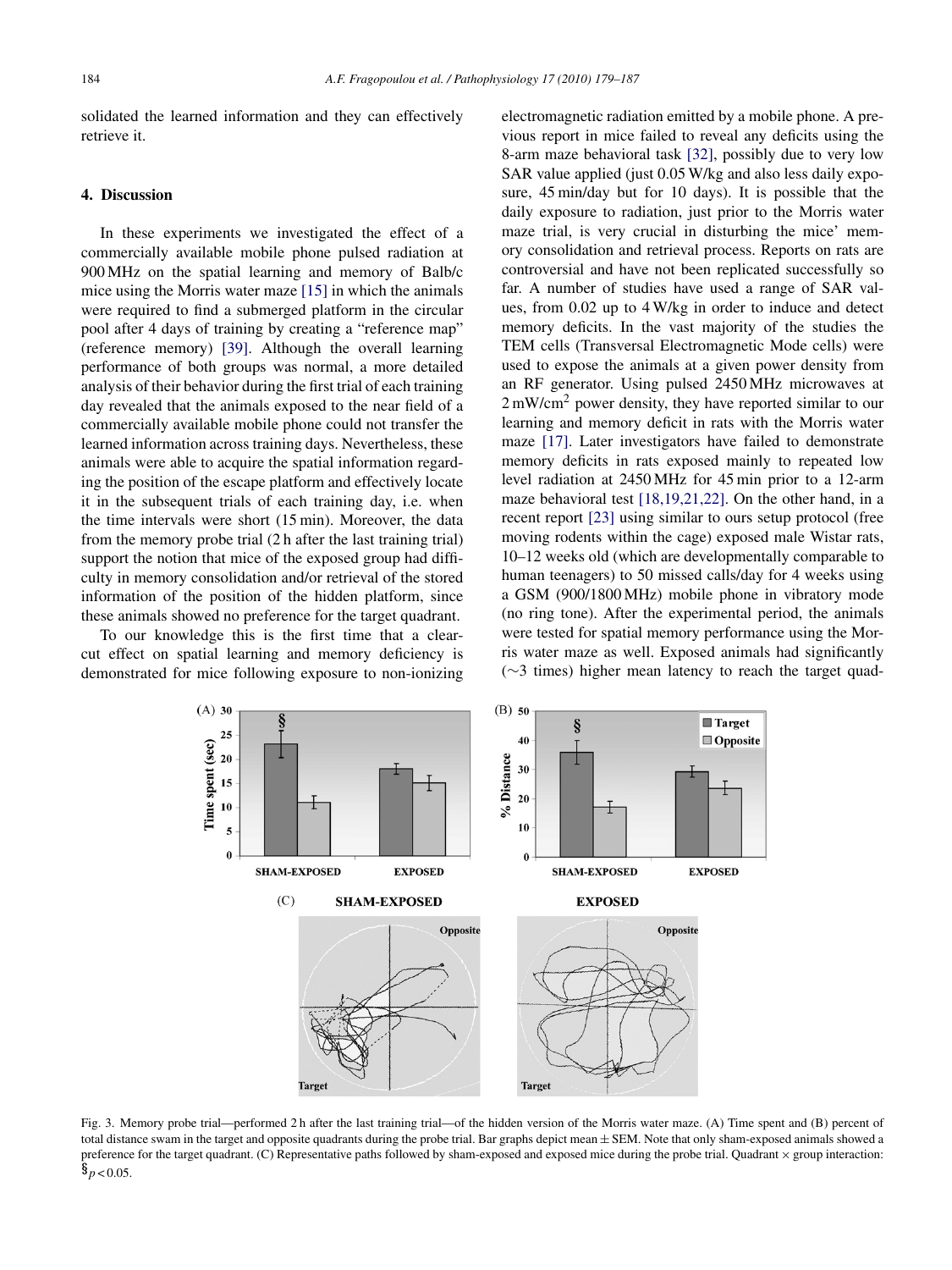<span id="page-6-0"></span>rant and spent significantly (∼2 times) less time in the target quadrant than sham exposed indicating a deficit in spatial memory.

As in other recent reports we have chosen to perform our experiments in animals allowed to move freely in their home cages during exposure to radiation [\[23,33\],](#page-7-0) in order to minimize possible confounding effects of restraint stress. It has been suggested that stress affects learning and memory [\[40\].](#page-7-0) In fact EMF is considered as an environmental stress factor. Exposure conditions were carefully selected in order to simulate as close as possible commercially available mobile phone use (duration and variable signal strength). Electromagnetic fields with changing parameters are found to be more bioactive than fields with constant parameters [\[41,42,43\]](#page-7-0) probably because it is more difficult for living organisms to get adapted to them. Experiments with constant GSM or DCS signals have been performed, in order to ensure reproducible exposure setup but they do not simulate actual conditions.

International guidelines limit the local SAR to a maximum of 2 [\[34\]](#page-7-0) or 1.6 W/kg [\[35\].](#page-7-0) Since the maximum SAR calculated in our experiments is 0.98 W/kg and since this SAR value is not expected to affect the mice's body temperature [\[34\]](#page-7-0) the observed effects in our experiments can be considered non-thermal. Furthermore, we selected the age of the experimental animals (50-day-old *M. musculus* Balb/c) as in other report [\[23\]](#page-7-0) to correspond approximately to that of late adolescence in humans, a population in which mobile phone use is particularly prevalent. Similar exposure conditions as ours have been used by other groups [\[44\]](#page-8-0) who exposed rats with commercially available mobile phone operating at a maximum power of 0.607 W. They found by mRNA analysis an effect on injury associated proteins leading to cellular damage to the rat brain. Since it is well known that performance in the Morris water maze is dependent on the hippocampus, it is plausible to assume that irradiation in our experiments affected this brain area. This may be supported by the observation that apoptotic cells have been detected in the hippocampus of rats after a  $2 h \times 50$  days GSM radiation [\[24,26\].](#page-7-0) Furthermore, the function of the hippocampus might be affected by GSM exposure possibly due to disruption of the blood–brain barrier, which has been reported to occur [\[25,28\].](#page-7-0) This behavioral phenotype is reminiscent of that observed during normal ageing since spatial learning impairment in aged rats is associated with changes in hippocampal connectivity and plasticity in mice [\[45,46\]](#page-8-0) and rats [\[47,48\].](#page-8-0) Considering that memory functions are similar in mice and humans with respect to the involvement of the hippocampus [\[49\],](#page-8-0) we may assume that upon using the mobile phone in contact with the head, a person may experience learning and memory deficits. Along these lines, there are reports showing effects of GSM 890 MHz radiation upon human cognitive function [\[50,51\].](#page-8-0) In a piece of work dealing with ELF components of mobile phone operation, the effects of electromagnetic fields (EMFs) emitted by mobile phones on the 1–20 Hz range by event-related brain oscillatory EEG (electroencephalogram) responses in

children performing an auditory memory task (encoding and recognition) were assessed. It was found that EMF emitted by mobile phones has effects on brain oscillatory responses during cognitive processing at least in teenagers [\[52\].](#page-8-0)

It has been suggested that behavioral alterations induced by EMF are thermally mediated [\[53\]](#page-8-0) since in most studies these effects derive from SAR values beyond the reference standard of 2 W/kg. The effects reported at very low SAR values may be explained by free radical formation [\[54\]](#page-8-0) and also by protein conformation changes [\[55,56\].](#page-8-0) It is highly possible that these changes cause alterations in cognitive function-related proteins, such as androgen receptors and apolipoprotein A [\[57\].](#page-8-0) The question whether the memory impairment is reversible is open for exploration by further experiments which are in progress. Finally the actual molecular impact of the EMF is being studied at the proteomics level in our lab, in an attempt to explain the molecular events underlying the brain cells' malfunction after irradiation.

## **5. Conclusions**

These results clearly demonstrate that exposure of mice to EMF deriving from commercially available mobile phone at SAR values within the ICNIRP guidelines for 2 h prior to the daily Morris water maze trial, affects the spatial learning and memory function in Balb/c mice. Our findings on mice are very similar to the published work using rats on a similar MWM task [\[17\]. A](#page-7-0)s shown, radiation exposure interferes with the consolidation and/or retrieval of spatial information. Being the first study of this kind, in terms of animal model, exposure setup and duration it remains to be replicated by other similar studies and other strains since the evaluation of effects on spatial memory demands the application of different behavioral tasks and mouse strains [\[58\]. T](#page-8-0)he previous controversial reports on rats cannot be taken directly in comparison with this work since there are a lot of differences concerning the setup, the duration, the animal model and the behavioral test.

#### **Acknowledgements**

This work has been supported by the Special Account of Research Grants from the National and Kapodistrian University of Athens.

#### **References**

- [1] C. Sage, D.O. Carpenter, Public health implications of wireless technologies, Pathophysiology 16 (2–3) (2009) 233–246.
- [2] D.J. Panagopoulos, L.H. Margaritis, Mobile telephone radiation effects on living organisms, in: A.C. Harper, R.V. Buress (Eds.), Mobile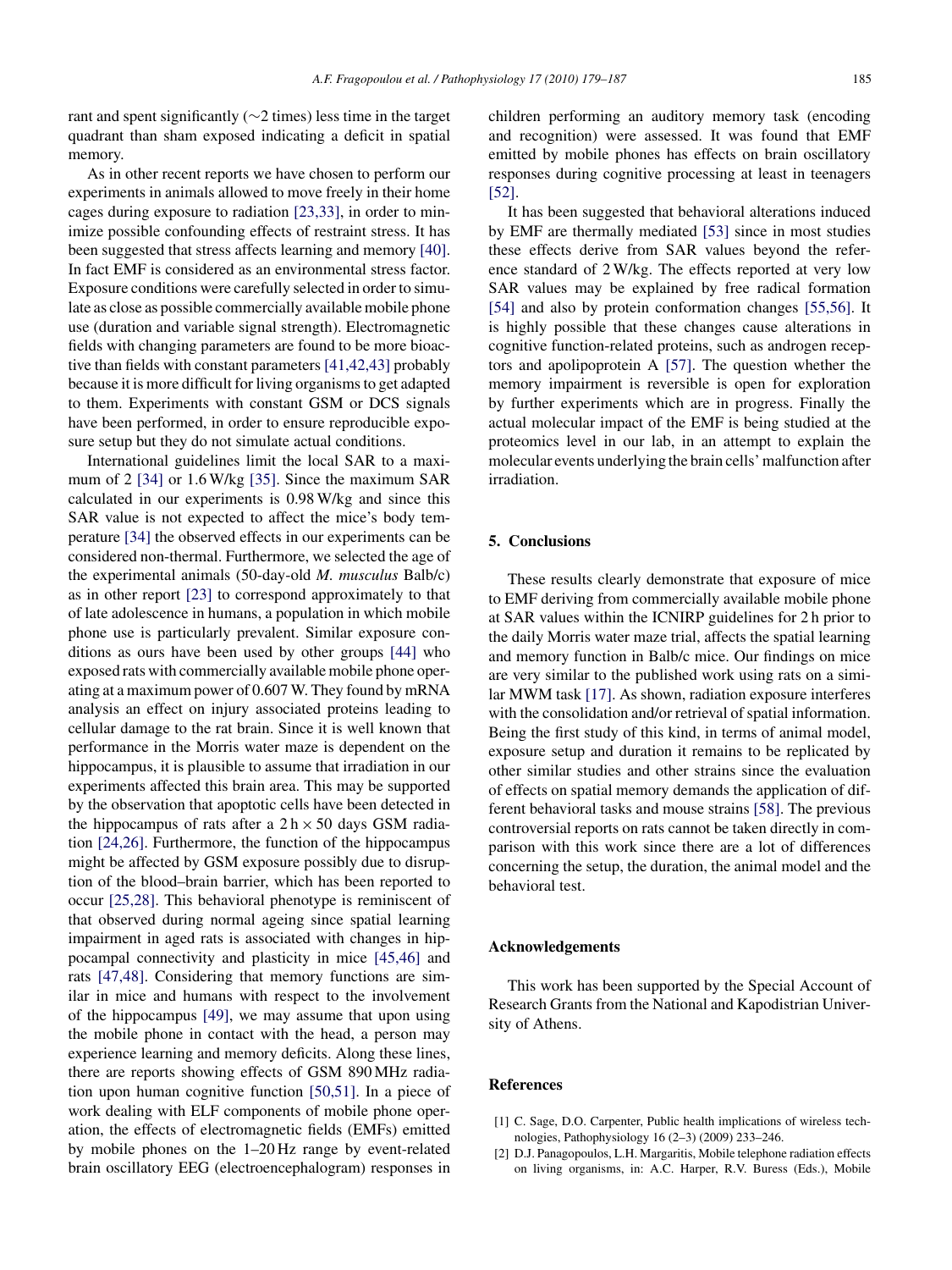<span id="page-7-0"></span>Telephones, Networks, Applications and Performance, Nova Science Publishers, 2008, pp. 107–149, ISBN: 978-1-60456r-r436-5.

- [3] D. Gee, Late lessons from early warnings: towards realism and precaution with EMF? Pathophysiology 16 (2–3) (2009) 217–231.
- [4] L. Hardell, M. Carlberg, Mobile phones, cordless phones and the risk for brain tumours, Int. J. Oncol. 35 (1) (2009) 5–17.
- [5] V.G. Khurana, C. Teo, M. Kundi, L. Hardell, M. Carlberg, Cell phones and brain tumors: a review including the long-term epidemiologic data, Surg. Neurol. 72 (3) (2009) 205–214.
- [6] L. Hillert, T. Akerstedt, A. Lowden, C. Wiholm, N. Kuster, S. Ebert, C. Boutry, S.D. Moffat, M. Berg, B.B. Arnetz, The effects of 884 MHz GSM wireless communication signals on headache and other symptoms: an experimental provocation study, Bioelectromagnetics 29 (3) (2008) 185–196.
- [7] H.A. Divan, L. Kheifets, C. Obel, J. Olsen, Prenatal and postnatal exposure to cell phone use and behavioral problems in children, Epidemiology 19 (4) (2008) 523–529.
- [8] C. Wiholm, A. Lowden, N. Kuster, L. Hillert, B.B. Arnetz, T. Akerstedt, S.D. Moffat, Mobile phone exposure and spatial memory, Bioelectromagnetics 30 (1) (2009) 59–65.
- [9] D.J. Panagopoulos, A. Karabarbounis, L.H. Margaritis, Effect of GSM 900-MHz mobile phone radiation on the reproductive capacity of *Drosophila melanogaster*, Electromagn. Biol. Med. 23 (1) (2004) 29–43.
- [10] D.J. Panagopoulos, E.D. Chavdoula, I.P. Nezis, L.H. Margaritis, Cell death induced by GSM 900 MHz and DCS 1800 MHz mobile telephony radiation, Mutat. Res. 626 (2007) 69–78.
- [11] R. Maier, S.E. Greter, N. Maier, Effects of pulsed electromagnetic fields on cognitive processes—a pilot study on pulsed field interference with cognitive regeneration, Acta Neurol. Scand. 110 (1) (2004) 46–52.
- [12] V. Keetley, A.W. Wood, J. Spong, C. Stough, Neuropsychological sequelae of digital mobile phone exposure in humans, Neuropsychologia 44 (10) (2006) 1843–1848.
- [13] A.W. Preece, G. Iwi, A. Davies-Smith, K. Wesnes, S. Butler, E. Lim, A. Varey, Effect of a 915-MHz simulated mobile phone signal on cognitive function in man, Int. J. Radiat. Biol. 75 (4) (1999) 447–456.
- [14] M. Koivisto, C.M. Krause, A. Revonsuo, M. Laine, H. Hämäläinen, The effects of electromagnetic field emitted by GSM phones on working memory, Neuroreport 11 (8) (2000) 1641–1643.
- [15] R. Morris, Developments of a water-maze procedure for studying spatial learning in the rat, J. Neurosci. Methods 11 (1984) 47–60.
- [16] H. Lai, A. Horita, A.W. Guy, Microwave irradiation affects radial-arm maze performance in the rat, Bioelectromagnetics 15 (1994) 95–104.
- [17] B. Wang, H. Lai, Acute exposure to pulsed 2450-MHz microwaves affects water-maze performance of rats, Bioelectromagnetics 21 (2000) 52–56.
- [18] B.L. Cobb, J.R. Jauchem, E.R. Adair, Radial arm maze performance of rats following repeated low level microwave radiation exposure, Bioelectromagnetics 25 (2004) 49–57.
- [19] J.-C. Cassel, B. Cosquer, R. Galani, N. Kuster, Whole-body exposure to 2.45 GHz electromagnetic fields does not alter radial-maze performance in rats, Behav. Brain Res. 155 (2004) 37–43.
- [20] B. Cosquer, N. Kuster, J.-C. Cassel, Whole-body exposure to 2.45 GHz electromagnetic fields does not alter 12-arm radial-maze with reduced access to spatial cues in rats, Behav. Brain Res. 161 (2005) 331–334.
- [21] J.A. D'Andrea, Behavioral evaluation of microwave irradiation, Bioelectromagn. Suppl. 4 (1999) 64–74.
- [22] D. Dubreuil, T. Jay, J.M. Edeline, Head-only exposure to GSM 900- MHz electromagnetic fields does not alter rat's memory in spatial and non-spatial tasks, Behav. Brain Res. 145 (1–2) (2003) 51–61.
- [23] S.N. Narayanan, R.S. Kumar, B.K. Potu, S. Nayak, M. Mailankot, Spatial memory performance of Wistar rats exposed to mobile phone, Clinics 64 (3) (2009) 231–234.
- [24] L.G. Salford, H. Nittby, A. Brun, G. Grafström, J.L. Eberhardt, L. Malmgren, B.R. Persson, Non-thermal effects of EMF upon the mammalian brain—the Lund experience, Environmentalist 27 (2007) 493–500.
- [25] L.G. Salford, A. Brun, K. Sturesson, J.L. Eberhardt, B.R. Persson, Permeability of the blood–brain barrier induced by 915 MHz electromagnetic radiation, continuous wave and modulated at 8, 16, 50, and 200 Hz, Microsc. Res. Tech. 27 (6) (1994) 535–542.
- [26] L.G. Salford, A.E. Brun, J.L. Eberhardt, L. Malmgren, B.R. Persson, Nerve cell damage in mammalian brain after exposure to microwaves from GSM mobile phones, Environ. Health Perspect. 111 (7) (2003) 881–883.
- [27] H. Nittby, G. Grafström, J.L. Eberhardt, L. Malmgren, A. Brun, B.R. Persson, L.G. Salford, Radiofrequency and extremely low-frequency electromagnetic field effects on the blood–brain barrier, Electromagn. Biol. Med. 27 (2) (2008) 103–126.
- [28] H. Nittby, A. Brun, J. Eberhardt, L. Malmgren, B.R. Persson, L.G. Salford, Increased blood–brain barrier permeability in mammalian brain 7 days after exposure to the radiation from a GSM-900 mobile phone, Pathophysiology 16 (2009) 103–112.
- [29] H. Nittby, G. Grafström, D.P. Tian, L. Malmgren, A. Brun, B.R. Persson, L.G. Salford, J.L. Eberhardt, Cognitive impairment in rats after long-term exposure to GSM-900 mobile phone radiation, Bioelectromagnetics 29 (3) (2008) 219–232.
- [30] S. Xu, W. Ning, Z. Xu, S. Zhou, H. Chiang, L. Luo, Chronic exposure to GSM 1800-MHz microwaves reduces excitatory synaptic activity in cultured hippocampal neurons, Neurosci. Lett. 398 (2006) 253– 257.
- [31] M.G. Moisescu, P. Leveque, M.A. Verjus, E. Kovacs, L.M. Mir, 900 MHz modulated electromagnetic fields accelerate the clathrinmediated endocytosis pathway, Bioelectromagnetics 30 (3) (2009) 222–230
- [32] Z.L. Sienkiewicz, R.P. Blackwell, R.G. Haylock, R.D. Saunders, B.L. Cobb, Low-level exposure to pulsed 900 MHz microwave radiation does not cause deficits in the performance of a spatial learning task in mice, Bioelectromagnetics 21 (3) (2000) 151– 158.
- [33] A.R. Ferreira, T. Knakievicz, M.A. Pasquali, D.P. Gelain, F. Dal-Pizzol, C.E. Fernández, A.A. de Salles, H.B. Ferreira, J.C. Moreira, Ultra high frequency-electromagnetic field irradiation during pregnancy leads to an increase in erythrocytes micronuclei incidence in rat offspring, Life Sci. 80 (2006) 43–50.
- [34] ICNIRP, Guidelines for limiting exposure to time-varying electric, magnetic and electromagnetic fields (up to 300 GHz), Health Phys. 74 (1998) 494–522.
- [35] IEEE/ANSI, IEEE C95.1-1991: IEEE Standard for Safety Levels with Respect to Human Exposure to Radio Frequency Electromagnetic Fields, 3 kHz to 300 GHz, The IEEE Inc., New York, 1992, pp. 1–76.
- [36] A. Peyman, A.A. Rezazadeh, C. Gabriel, Changes in the dielectric properties of rat tissue as a function of age at microwave frequencies, Phys. Med. Biol. 46 (2001) 1617–1629.
- [37] N.R. Nightingale, V.D. Goodridge, R.J. Sheppard, J.L. Christie, The dielectric properties of the cerebellum, cerebrum and brain stem of mouse brain at radiowave and microwave frequencies, Phys. Med. Biol. 28 (8) (1983) 897–903.
- [38] A. Peyman, S.J. Holden, S. Watts, R. Perrott, C. Gabriel, Dielectric properties of porcine cerebrospinal tissues at microwave frequencies: in vivo, in vitro and systematic variation with age, Phys. Med. Biol. 52 (2007) 2229–2245.
- [39] M. Noonan, M. Penque, S. Axelrod, Septal lesions impair rats' Morris test performance but facilitate left-right response differentiation, Physiol. Behav. 60 (3) (1996) 895–900.
- [40] M. Joëls, Z. Pu, O. Wiegert, M.S. Oitzl, H.J. Krugers, Learning under stress: how does it work? Trends Cogn. Sci. 10 (4) (2006) 152–158.
- [41] E.M. Goodman, B. Greenebaum, M.T. Marron, Effects of electromagnetic fields on molecules and cells, Int. Rev. Cytol. 158 (1995) 279–338.
- [42] E. Diem, C. Schwarz, F. Adlkofer, O. Jahn, H. Rudiger, Non-thermal DNA breakage by mobile-phone radiation (1800 MHz) in human fibroblasts and in transformed GFSH-R17 rat granulosa cells in vitro, Mutat. Res. 583 (2) (2005) 178–183.